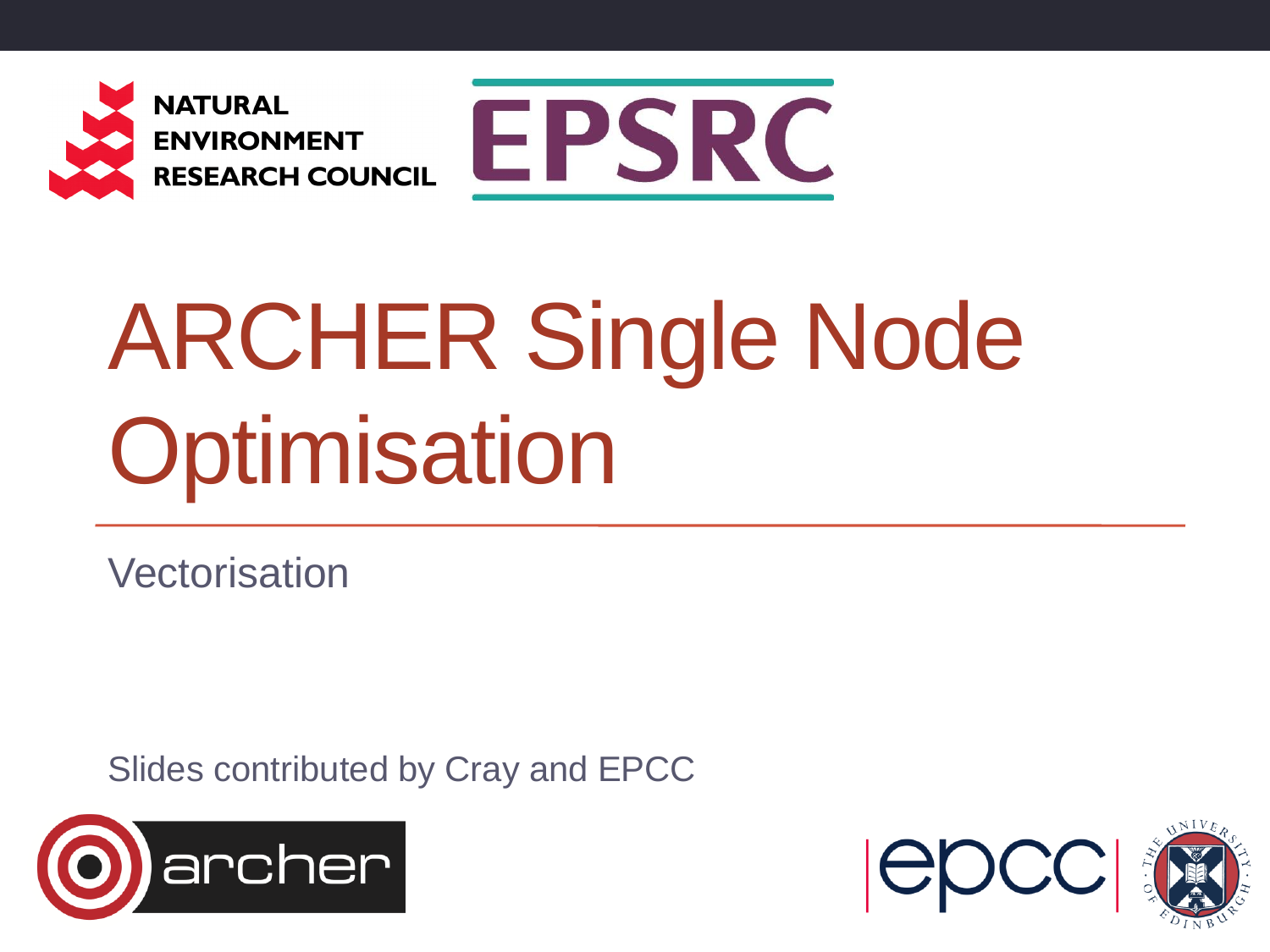## Vector Instructions (Vectorisation)

- Modern CPUs can perform multiple operations each cycle
	- Use special SIMD (Single Instruction Multiple Data) instructions
		- e.g. SSE, AVX
	- Operate on a "vector" of data
		- typically 2 or 4 double precision floats (on Ivy Bridge)
	- Potentially gives speedup in floating point operations
	- Usually only one loop is vectorisable in loop nest
		- And most compilers only consider inner loop



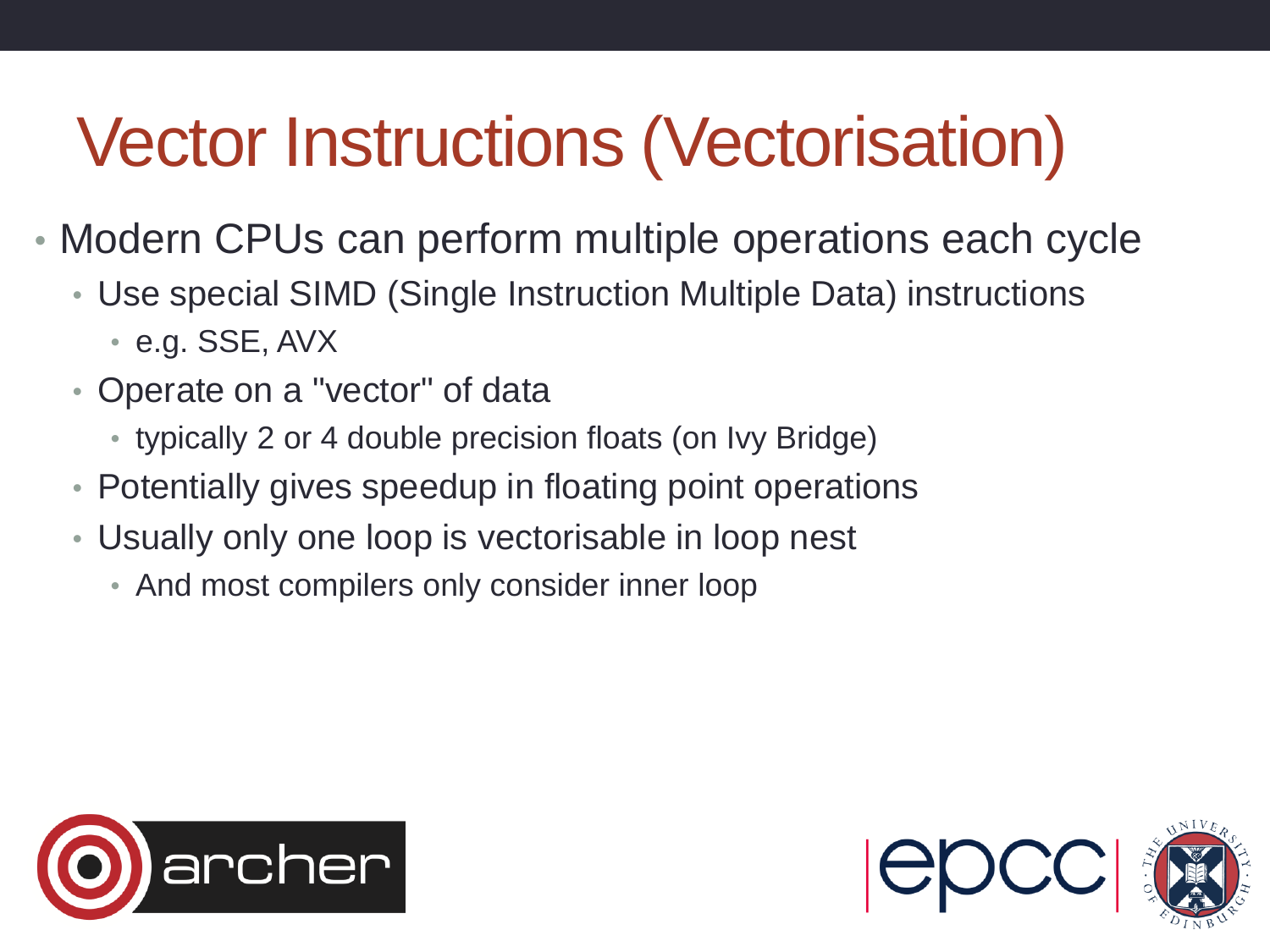- Optimising compilers will use vector instructions
	- Relies on code being vectorisable
	- ...or in a form that the compiler can convert to be vectorisable
	- Some compilers are better at this than others
	- But there are some general guidelines about what is likely to work...



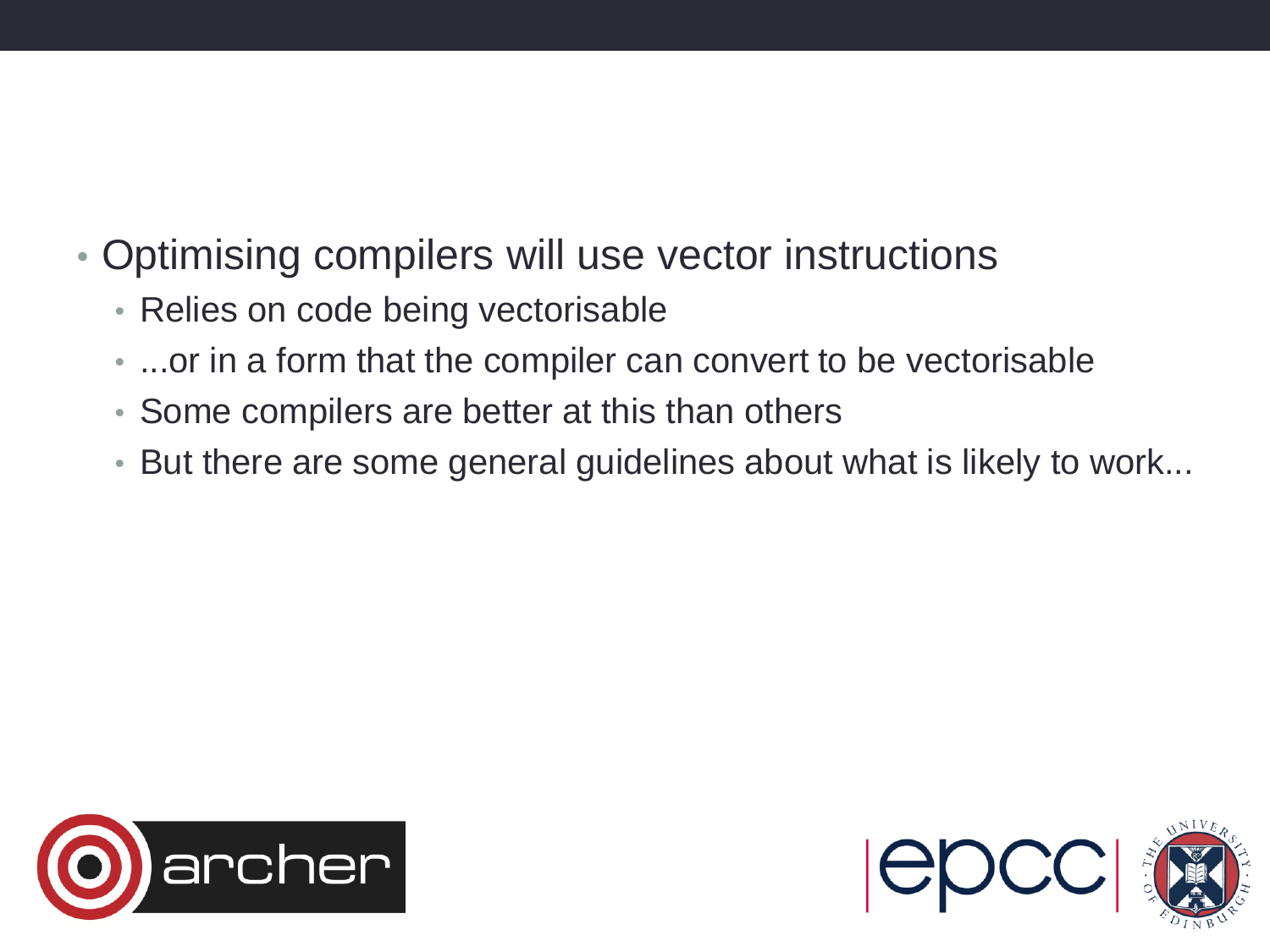#### Requirements for vectorisation

- Loops must have determinable (at run time) trip count
	- rules out most while loops
- Loops must not contain function/subroutine calls
	- unless the call can be inlined by the compiler
	- maths library functions usually OK
- Loops must not contain braches or jumps
	- guarded assignments may be OK
	- e.g. **if (a[i] != 0.0) b[i] = c \* a[i];**
- Loop trip counts needs to be long, or else a multiple of the vector length



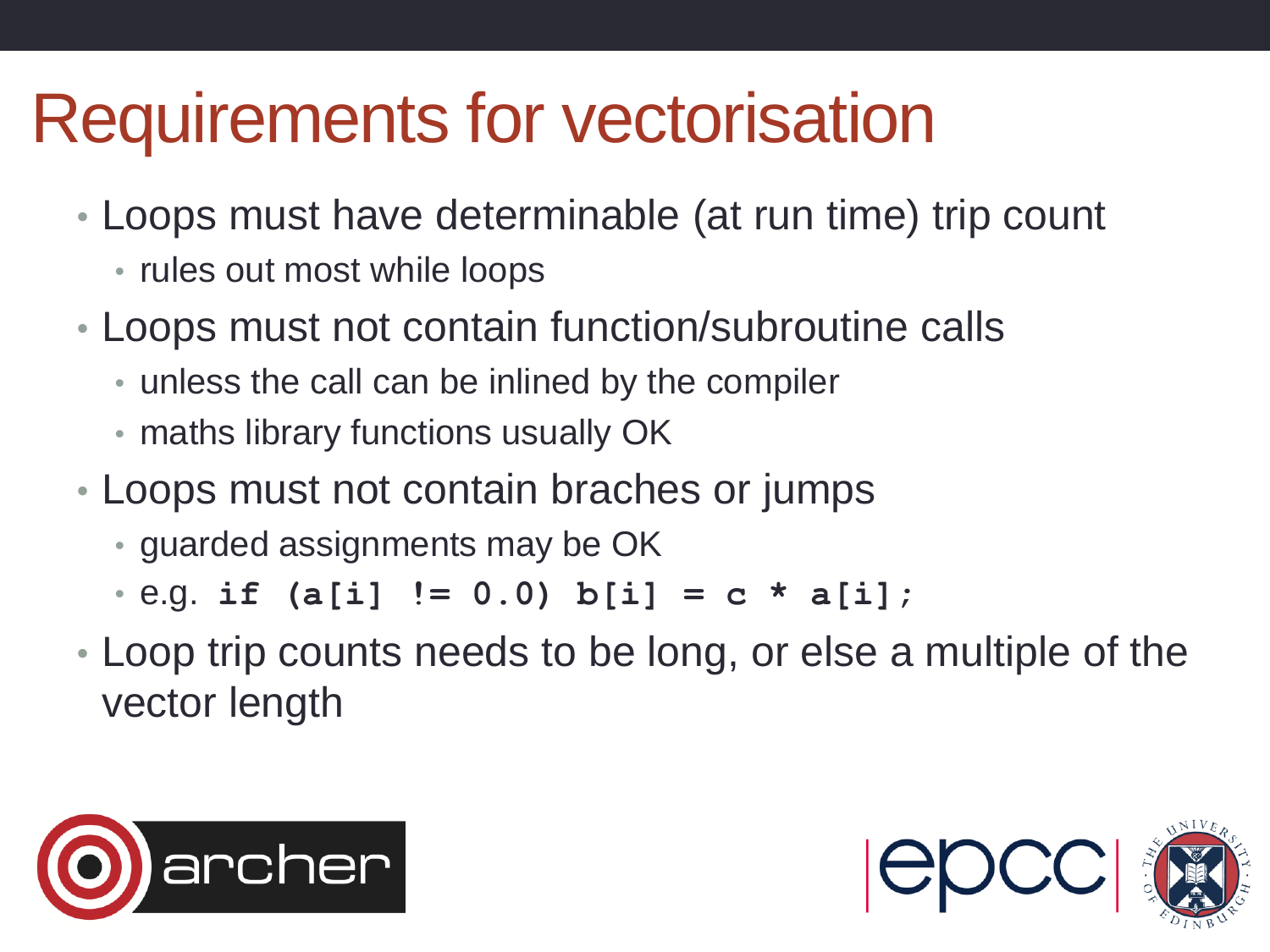- Loops must no have dependencies between iterations
	- reductions usually OK, e.g. **sum += a[i];**
	- avoid induction variables e.g. **indx += 3;**
	- use **restrict**
	- may need to tell the compiler if it can't work it out for itself
- Aligned data is best
	- e.g. AVX vector loads/stores operate most effectively on 32-bytes aligned address
	- need to either let the compiler align the data....
	- ..or tell it what the alignment is
- Unit stride through memory is best



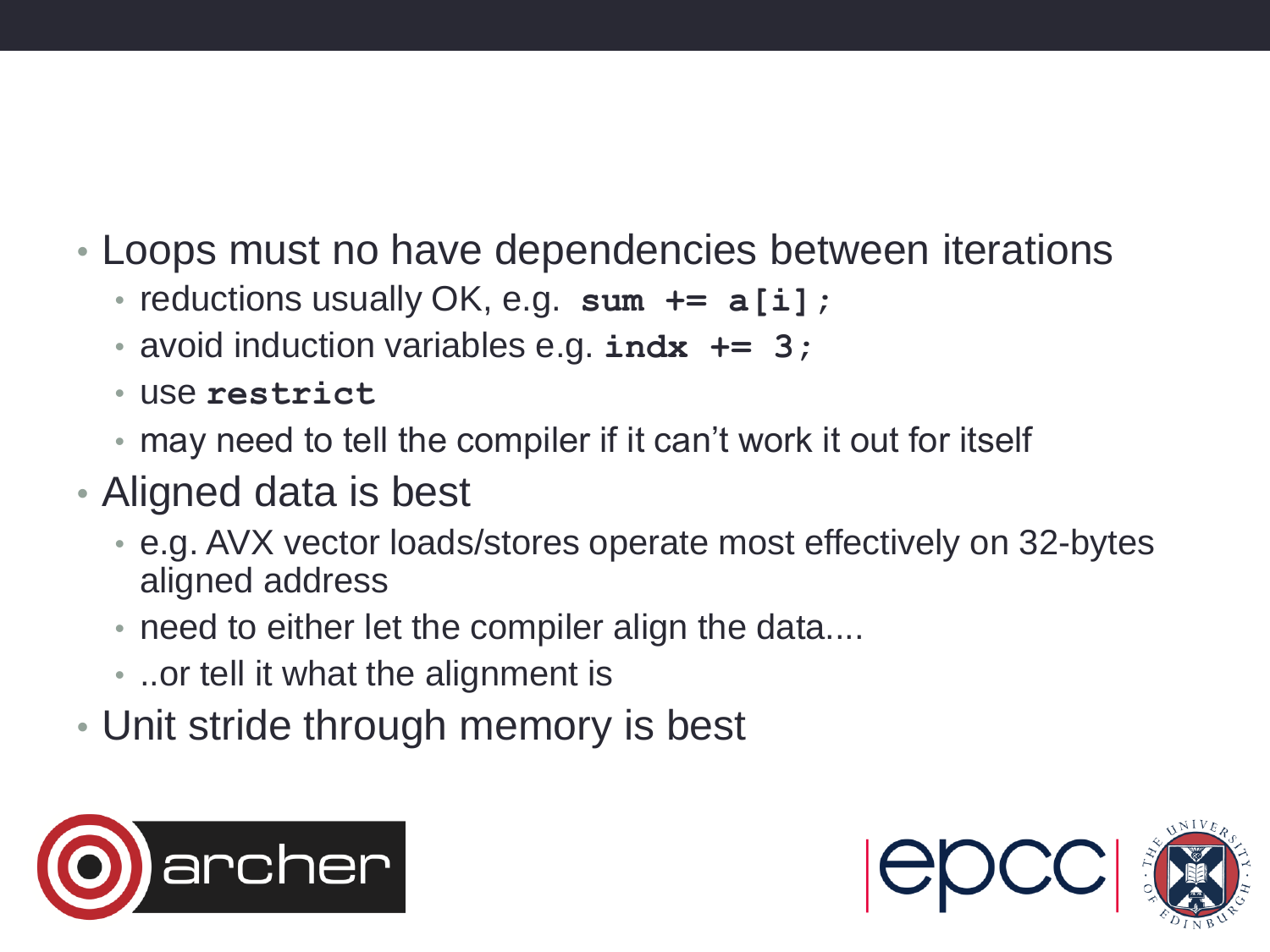# Did my loop get vectorised?

- Always check the compiler output to see what it did
	- CCE: -hlist=a
	- GNU: -fdump-tree-vect-all=<filename>
	- Intel: -opt-report3
	- or (for the hard core) check the assembler generated
- Clues from CrayPAT's HWPC measurements
	- export PAT RT HWPC=13 or 14 # Floating point operations SP,DP
	- Complicated, but look for ratio of operations/instructions > 1
		- expect 4 for pure AVX with double precision floats



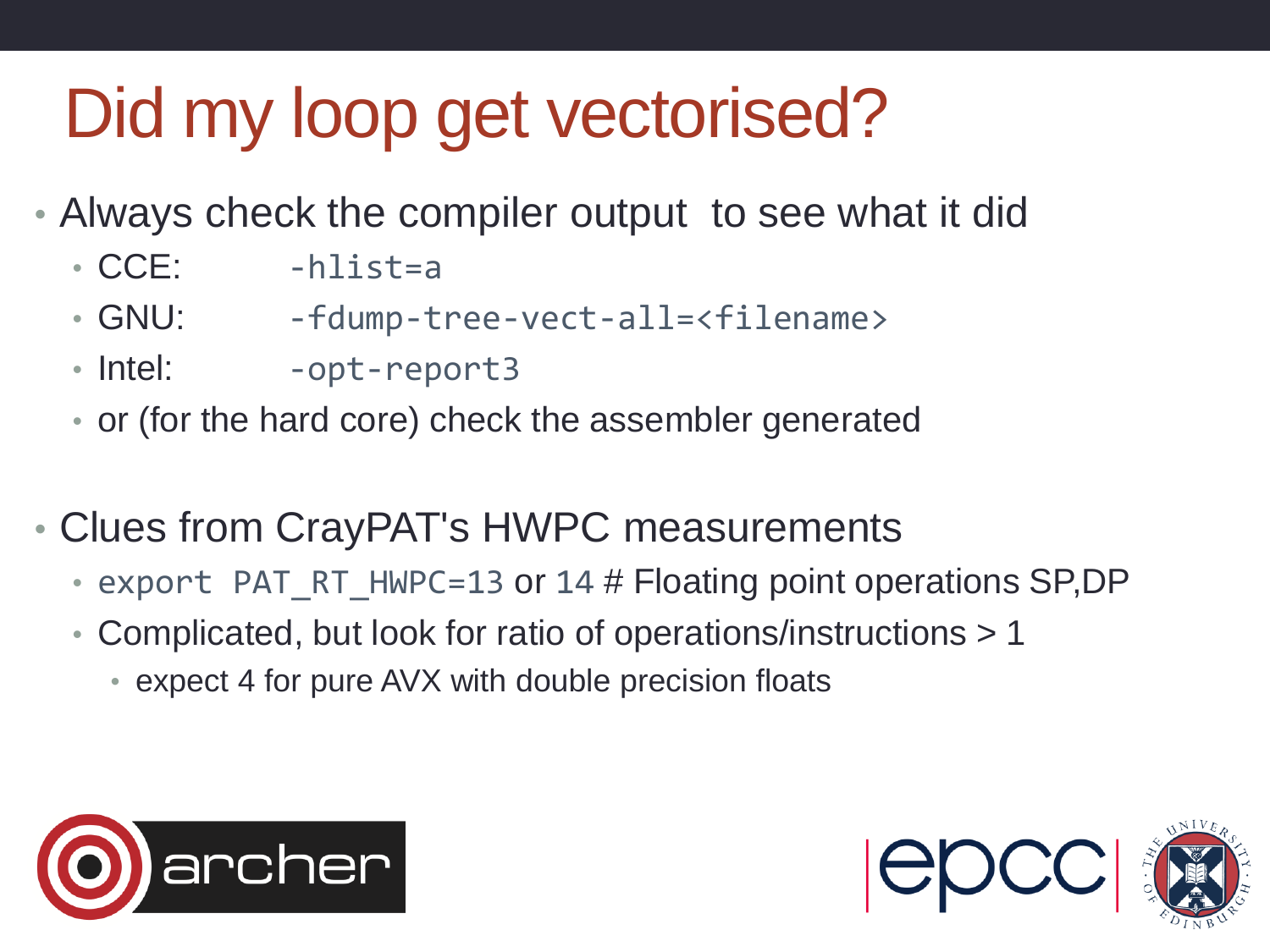#### Example

|     | 16. + 1-------< do j = 1,N     |                              |
|-----|--------------------------------|------------------------------|
| 17. | $\overline{1}$                 | $x = xinit$                  |
|     | 18. + 1 $n$ 4 ----< do i = 1,N |                              |
| 19. | 1 <sub>1</sub>                 | $x = x + \text{vexpr}(i, j)$ |
|     | 20. 1 r4                       | $y(i) = y(i) + x$            |
| 21. | $1 r4---&$ end do              |                              |
| 22. | $1$ -------> end do            |                              |



**ftn-6254** ftn: VECTOR File = bufpack.F90, Line = 16

A loop starting at line 16 was **not vectorized** because a recurrence was found on "y" at line 20.

 $ftn-6005$  ftn: SCALAR File = bufpack.F90, Line = 18

A loop starting at line 18 was **unrolled 4 times**.

rcher

**ftn-6254** ftn: VECTOR File = bufpack.F90, Line = 18

A loop starting at line 18 was not vectorized because a recurrence was found on "x" at line 19.



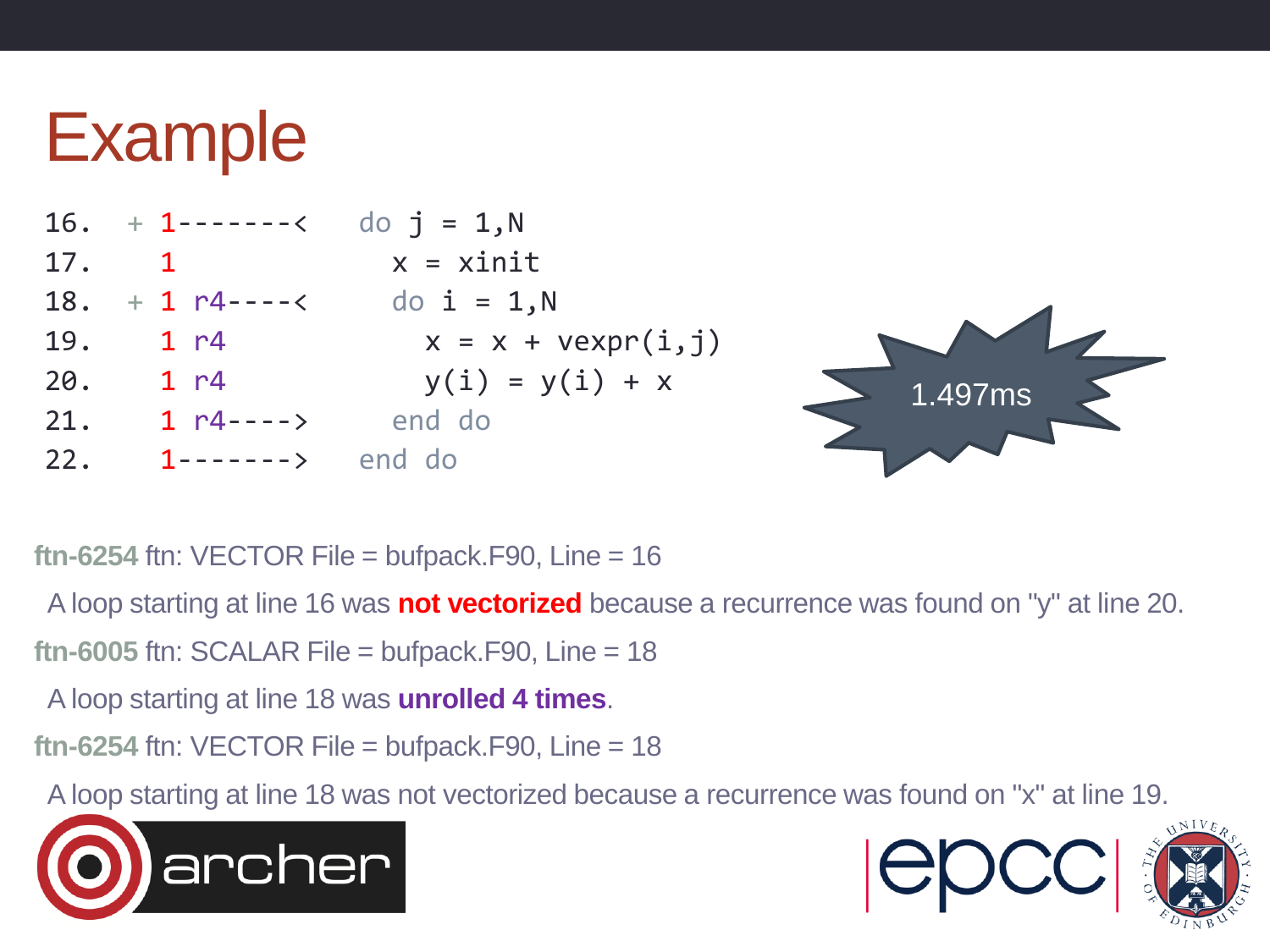

 $ftn-6007$  ftn: SCALAR File = bufpack.F90, Line =  $42$ 

A loop starting at line 42 was **interchanged** with the loop starting at line 43.

**ftn-6004** ftn: SCALAR File = bufpack.F90, Line = 43

A loop starting at line 43 was **fused** with the loop starting at line 38.

**ftn-6204** ftn: VECTOR File = bufpack.F90, Line = 38

A loop starting at line 38 was **vectorized**.

 $ftn-6208$  ftn: VECTOR File = bufpack.F90, Line =  $42$ 

A loop starting at line 42 was **vectorized** as part of the loop starting at line 38.

 $ftn-6005$  ftn: SCALAR File = bufpack.F90, Line =  $42$ 

A loop starting at line 42 was **unrolled 4 times**.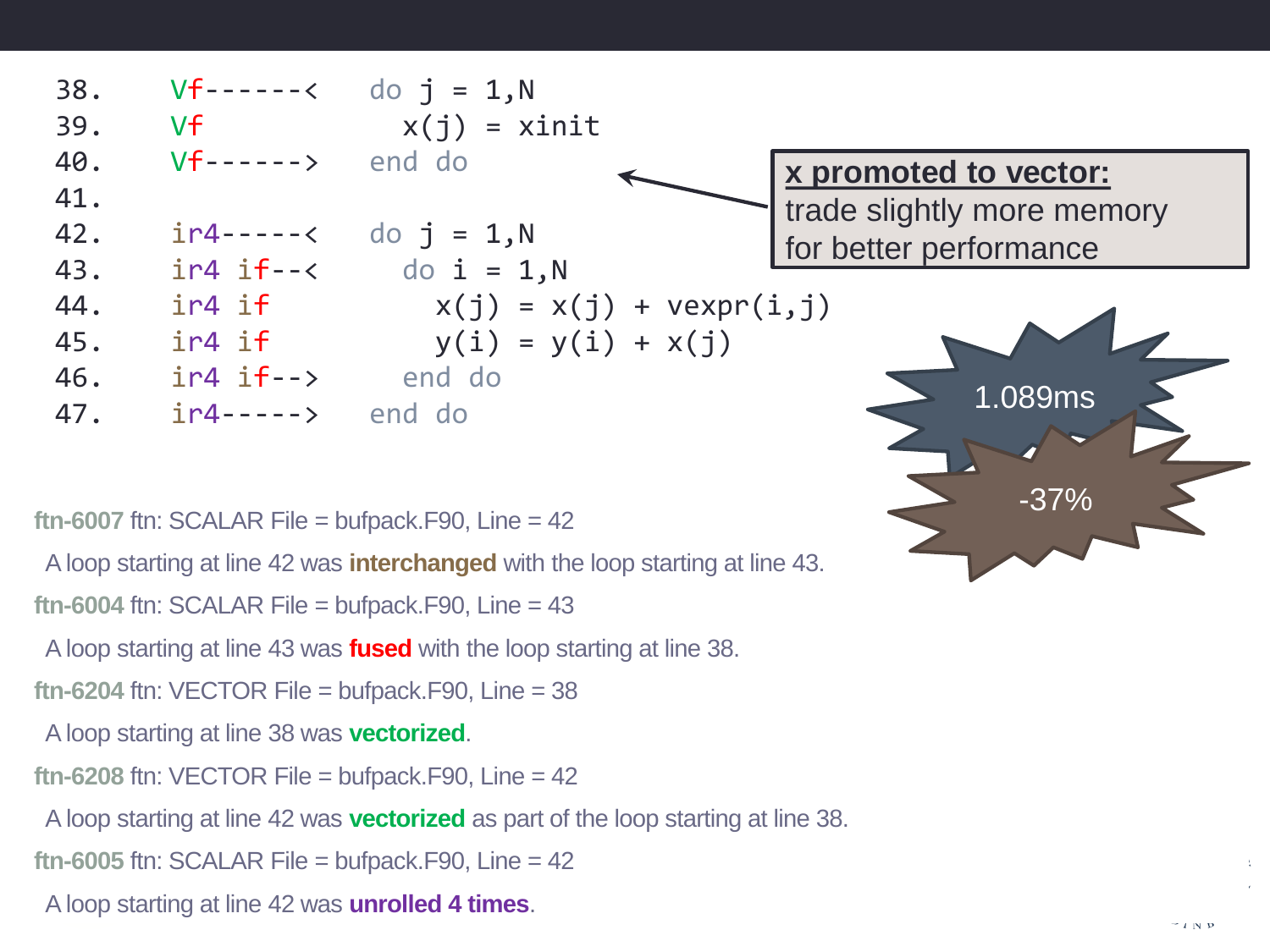## OpenMP 4.0 SIMD directives

- Many compilers support their own sets of directives to assist the compiler to vectorise loops.
	- useful but not portable
- OpenMP 4.0 contains a standardised set of directives
- Currently supported by Intel and GNU compilers on ARCHER
	- Cray coming soon.....



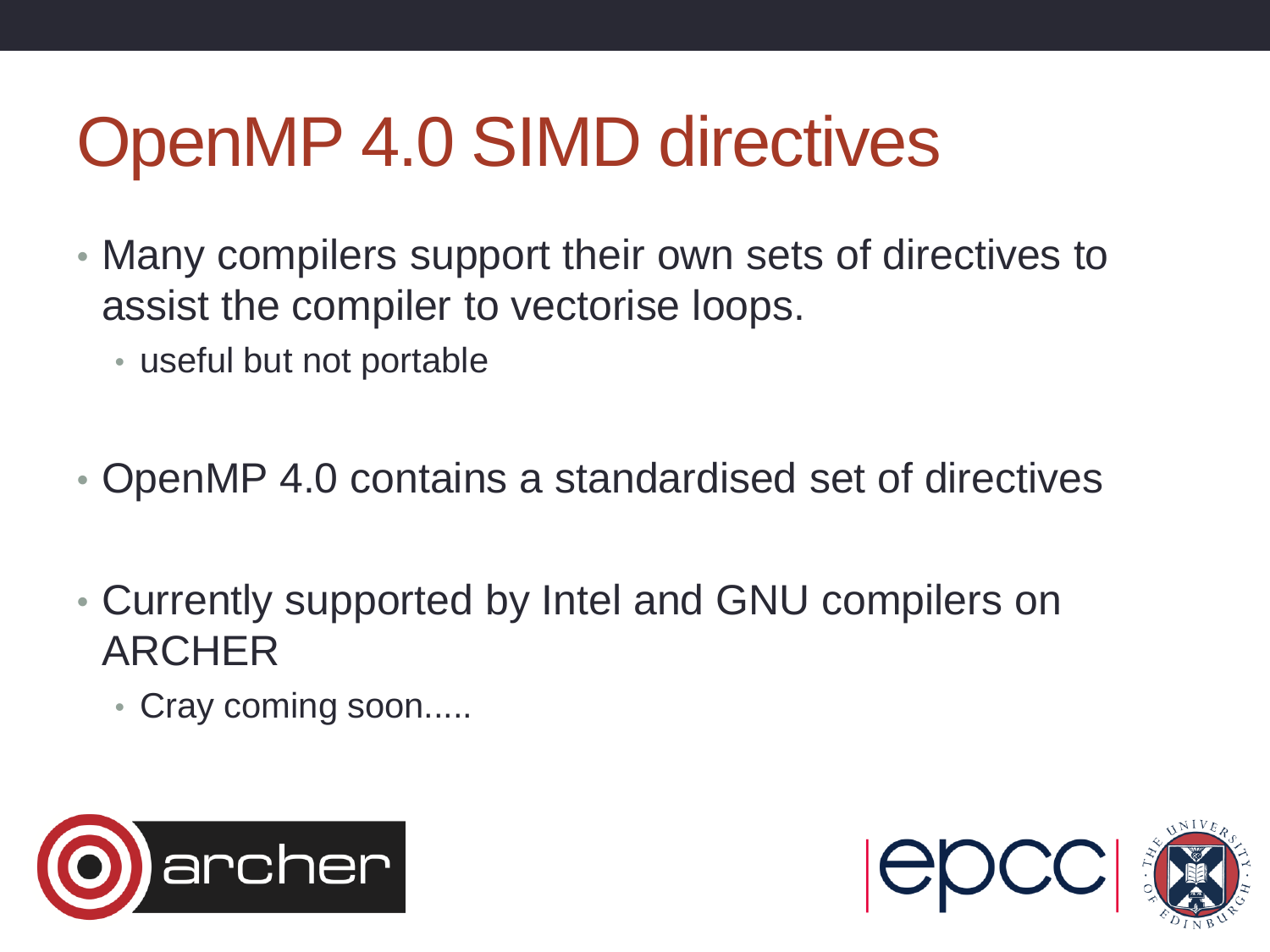#### Portable SIMD directives

- Use **simd** directive to indicate a loop should be vectorised **#pragma omp simd [***clauses***]**
- or
- **!\$omp simd [***clauses***]**
- Executes iterations of following loop in SIMD chunks
- Loop is *not* divided across threads
- SIMD chunk is set of iterations executed concurrently by SIMD lanes
- Not a hint! Programmer is asserting independence of iterations.